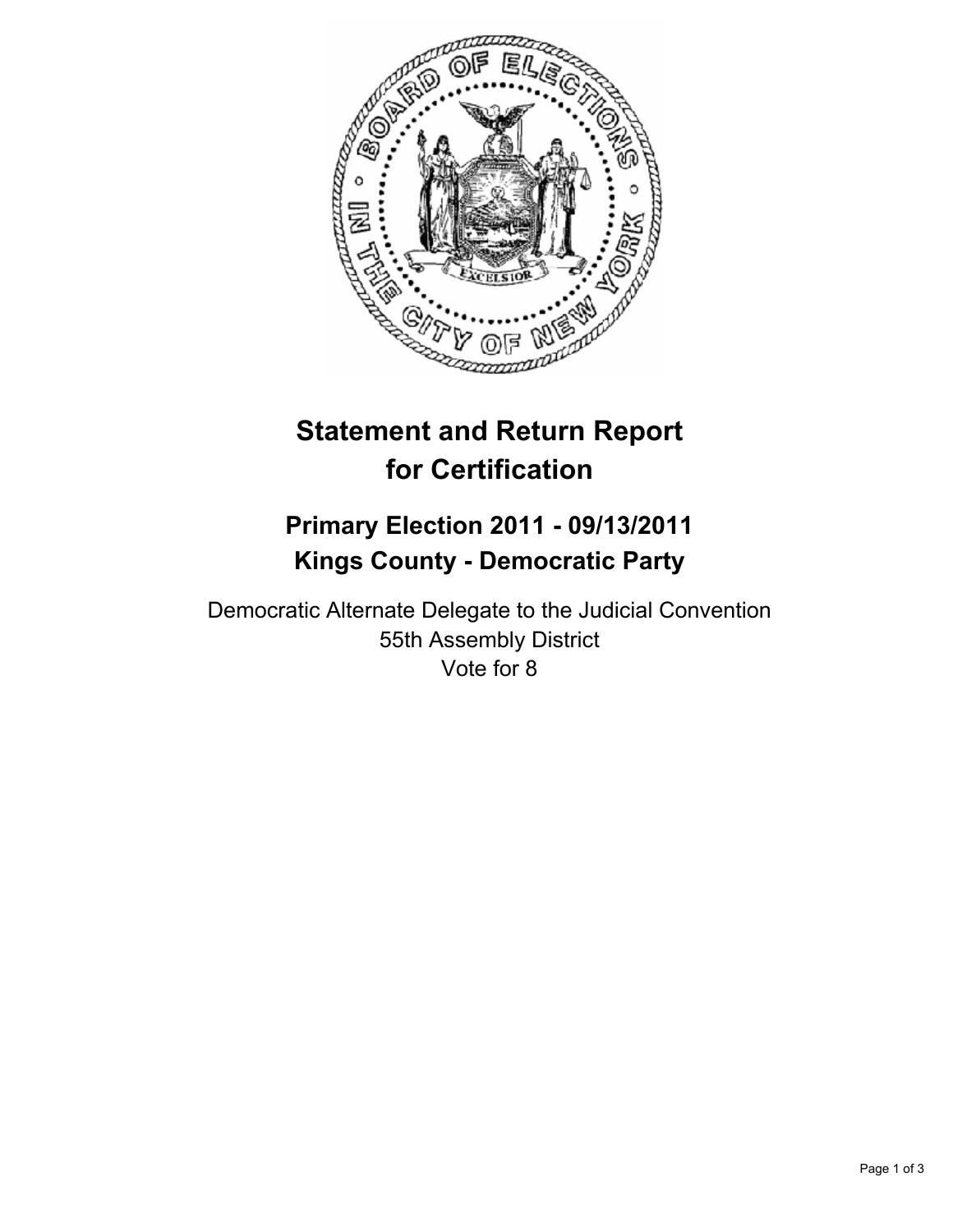

## **Assembly District 55**

| <b>PUBLIC COUNTER</b>                                    | 1,869          |
|----------------------------------------------------------|----------------|
| <b>EMERGENCY</b>                                         | 0              |
| ABSENTEE/MILITARY                                        | 66             |
| <b>FEDERAL</b>                                           | 0              |
| SPECIAL PRESIDENTIAL                                     | 0              |
| <b>AFFIDAVIT</b>                                         | 20             |
| <b>Total Ballots</b>                                     | 1,955          |
| Less - Inapplicable Federal/Special Presidential Ballots | $\mathbf{0}$   |
| <b>Total Applicable Ballots</b>                          | 1,955          |
| KARRIE M SCARBORO                                        | 427            |
| <b>BETTIE WHITE</b>                                      | 686            |
| <b>THERESA HOWARD</b>                                    | 706            |
| <b>DOLLY VANDERCRUISE</b>                                | 385            |
| <b>REGINALD D SHELL</b>                                  | 508            |
| <b>RICHARD SYPHAX</b>                                    | 383            |
| <b>RANSON M SMITH</b>                                    | 495            |
| SIMUEL M STEVENSON                                       | 477            |
| <b>GILBERT MIDDLETON</b>                                 | 336            |
| <b>LAGRETTA STOKES</b>                                   | 433            |
| <b>LENATA BRISTOW</b>                                    | 333            |
| <b>ROSIE SANDERS</b>                                     | 480            |
| <b>CARMELLE JOSEPH</b>                                   | 388            |
| DEIDRA TOWNS (WRITE-IN)                                  | $\mathbf{1}$   |
| DOLORES PERRY (WRITE-IN)                                 | 1              |
| JESUS GONZALEZ (WRITE-IN)                                | 3              |
| MARK SOLOMON (WRITE-IN)                                  | $\overline{2}$ |
| <b>Total Votes</b>                                       | 6,044          |
| Unrecorded                                               | 9,596          |